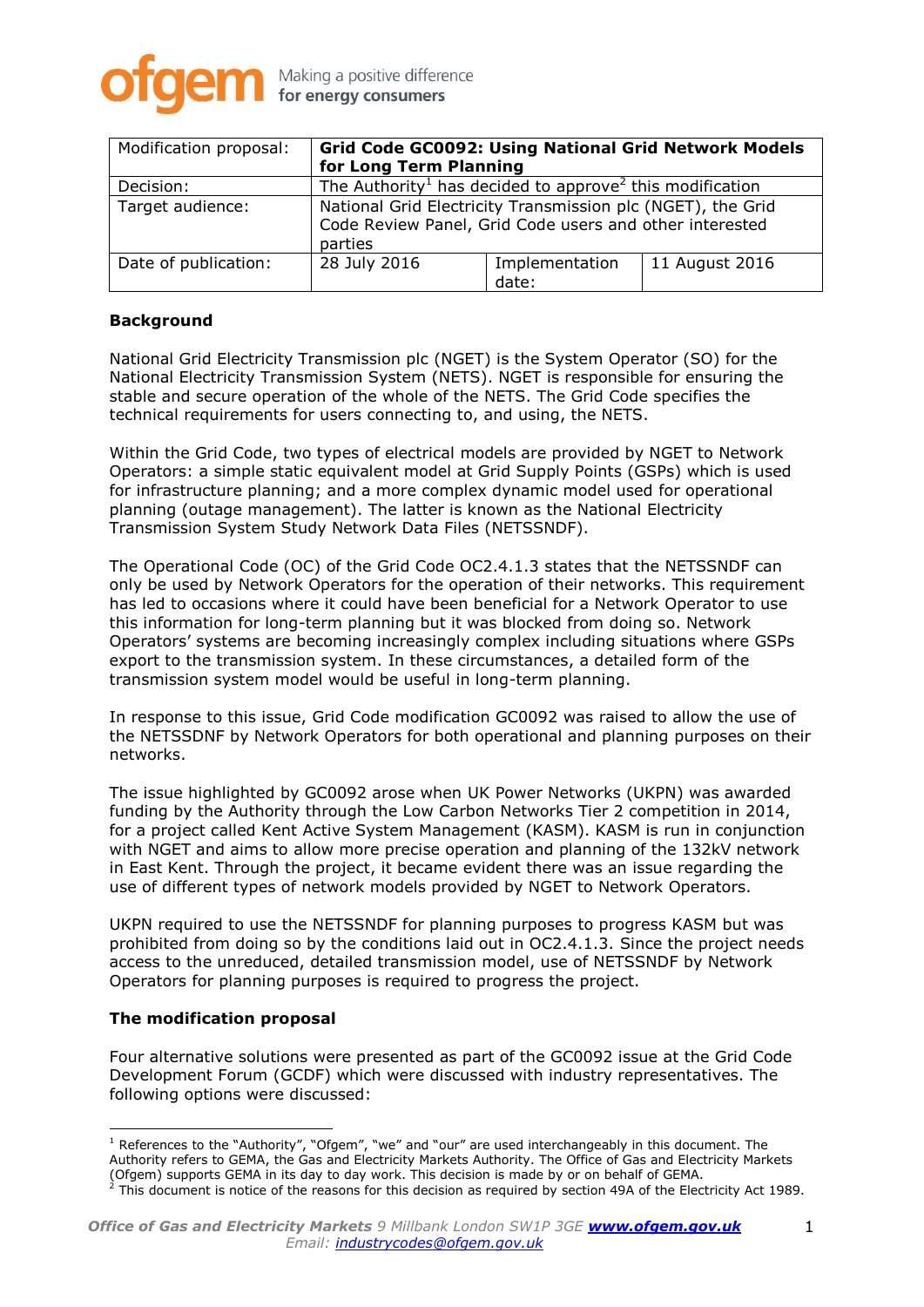- seeking a derogation from the existing Grid Code provisions. This was rejected as unlikely to succeed given the requirement for time-limited derogation and measures to seek compliance. These measures would most likely need a code modification and so a code modification was deemed the best way forward;
- seeking permission from data owners to use data. This was rejected as impractical as it would involve seeking permission from each party designated as a data owner;
- allow use of the NETSSNDF but with confidential data stripped out. This was rejected as it would not produce a model that would provide consistent results and would be labour intensive; and
- make a change to the Grid Code to allow the use of the NETSSNDF for planning as well as operational work. This is the proposed solution.

GC0092 was raised at the Grid Code Review Panel (GCRP) in November 2015. Following further work on the issue, it was discussed at the GCDF in February 2016 and finally presented to the GCRP in March 2016. The GCRP accepted the recommendation to take forward GC0092 as a Grid Code modification.

An industry consultation was published in April 2016 which resulted in five responses, all of which supported the change. One response highlighted other clauses which restrict usage of the NETSSNDF to operational use only and further Grid Code legal text changes are proposed as a result. The modification therefore makes changes to the following paragraphs in the Grid Code: OC2.4.1.3.3.(i).(z).(5), OC2.4.1.3.2(b), OC2.4.1.3.3(e) and OC2.4.1.3.4(b), where the words "planning and" have been inserted.

## **NGET's recommendation**

 $\overline{a}$ 

NGET issued its GC0092 Final Report to us on 30 June 2016. The Final Report<sup>3</sup> recommends approval of the legal text changes, set out in Annex 1 of the Report. NGET considers that the proposal provides the necessary access to the NETSSDNF for the Network Operators for both planning and operational purposes.

NGET considers that GC0092 will better facilitate the following Grid Code Objectives:

- (i) the solution will facilitate more efficient and co-ordinated operation and planning of UKPN's system with the potential for these benefits to be extended to the other Distribution Network Operators (DNOs). This, in turn, would lead to more coordinated and efficient operation and planning of the transmission system;
- (ii) the proposed changes will allow DNOs to carry out better planning allowing them to facilitate connection of further embedded generation;
- (iii) in light of the fact that, under certain circumstances, UKPN or the other DNOs are now exporting to the transmission system, it is important to accurately model the whole network to ensure better protection of assets and allow better utilisation of existing infrastructure; and
- (iv) the proposed change will allow UKPN to improve their ability to comply with the GSP Bilateral Connection Agreements and future European Network Codes (ENCs), as both sets of these documents specify technical requirements at the connection point between transmission and distribution networks.

<sup>&</sup>lt;sup>3</sup> Grid Code proposals, final reports and representations can be viewed on NGET's website at: [http://www2.nationalgrid.com/UK/Industry-information/Electricity-codes/Grid-code/Modifications/.](http://www2.nationalgrid.com/UK/Industry-information/Electricity-codes/Grid-code/Modifications/) Information about GC0092 appears here: [http://www2.nationalgrid.com/UK/Industry-information/Electricity-codes/Grid](http://www2.nationalgrid.com/UK/Industry-information/Electricity-codes/Grid-code/Modifications/GC0092/)[code/Modifications/GC0092/](http://www2.nationalgrid.com/UK/Industry-information/Electricity-codes/Grid-code/Modifications/GC0092/)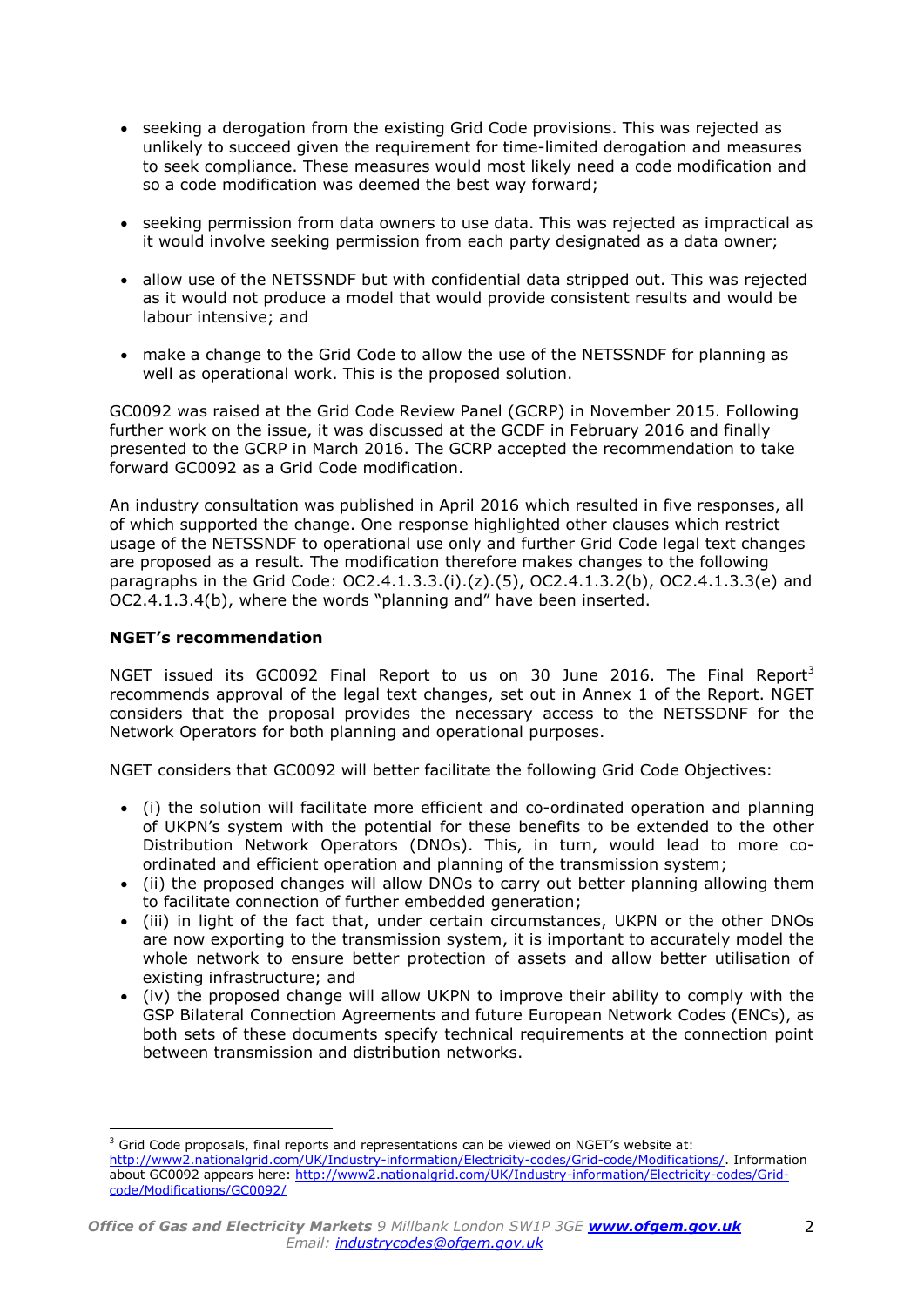## **Our decision**

 $\overline{a}$ 

We have considered the issues raised by the modification proposal and set out in the Final Report dated 30 June 2016. We have considered and taken into account the responses to NGET's consultation on the modification proposal which are included in the Final Report. We have concluded that:

- implementation of the modification proposal will better facilitate the achievement of the objectives of the Grid Code<sup>4</sup>; and
- approving the modification is consistent with our principal objective and statutory duties. 5

## **Reasons for our decision**

We consider this modification proposal will better facilitate Grid Code objectives (i), (ii), (iii) and (iv).

### *(i) 'to permit the development, maintenance and operation of an efficient, coordinated and economical system for the transmission of electricity'*

Due to the changing nature and complexity of the interaction between transmission and distribution networks, this modification permits the sharing of necessary information, leading to better planning by DNOs. It will allow the improved co-ordination of functions and, in turn, provide more efficient, and, ultimately, a more economical, system to the end customer.

We consider that allowing Network Operators to utilise models they already have access to in new ways for the greater benefit of the system will better facilitate this Grid Code objective.

#### *(ii) 'to facilitate competition in the generation and supply of electricity (and without limiting the foregoing, to facilitate the national electricity transmission system being made available to persons authorised to supply or generate electricity on terms which neither prevent nor restrict competition in the supply or generation of electricity)'*

This modification will allow Network Operators to carry out better, more detailed, planning of their infrastructure which will facilitate improved connections to their networks in future. By improving and facilitating better connections to their networks, Network Operators will allow more generators to compete.

For this reason, we consider the modification better facilitates this Grid Code objective.

### *(iii) 'subject to sub-paragraphs (i) and (ii), to promote the security and efficiency of the electricity generation, transmission and distribution systems in the national electricity transmission system operator area taken as a whole'*

With the increasing interaction between transmission and distribution networks, it is important that the networks are modelled accurately and the impacts on both are understood. Efficiency of the overall system is improved by increased understanding of these impacts, as is overall system security.

<sup>4</sup> As set out in Standard Condition C14(1)(b) of NGET's Transmission Licence, available at: <https://epr.ofgem.gov.uk/><br>5 The Authority

<sup>5</sup> The Authority's statutory duties are wider than matters which NGET must take into consideration and are detailed mainly in the Electricity Act 1989 as amended.